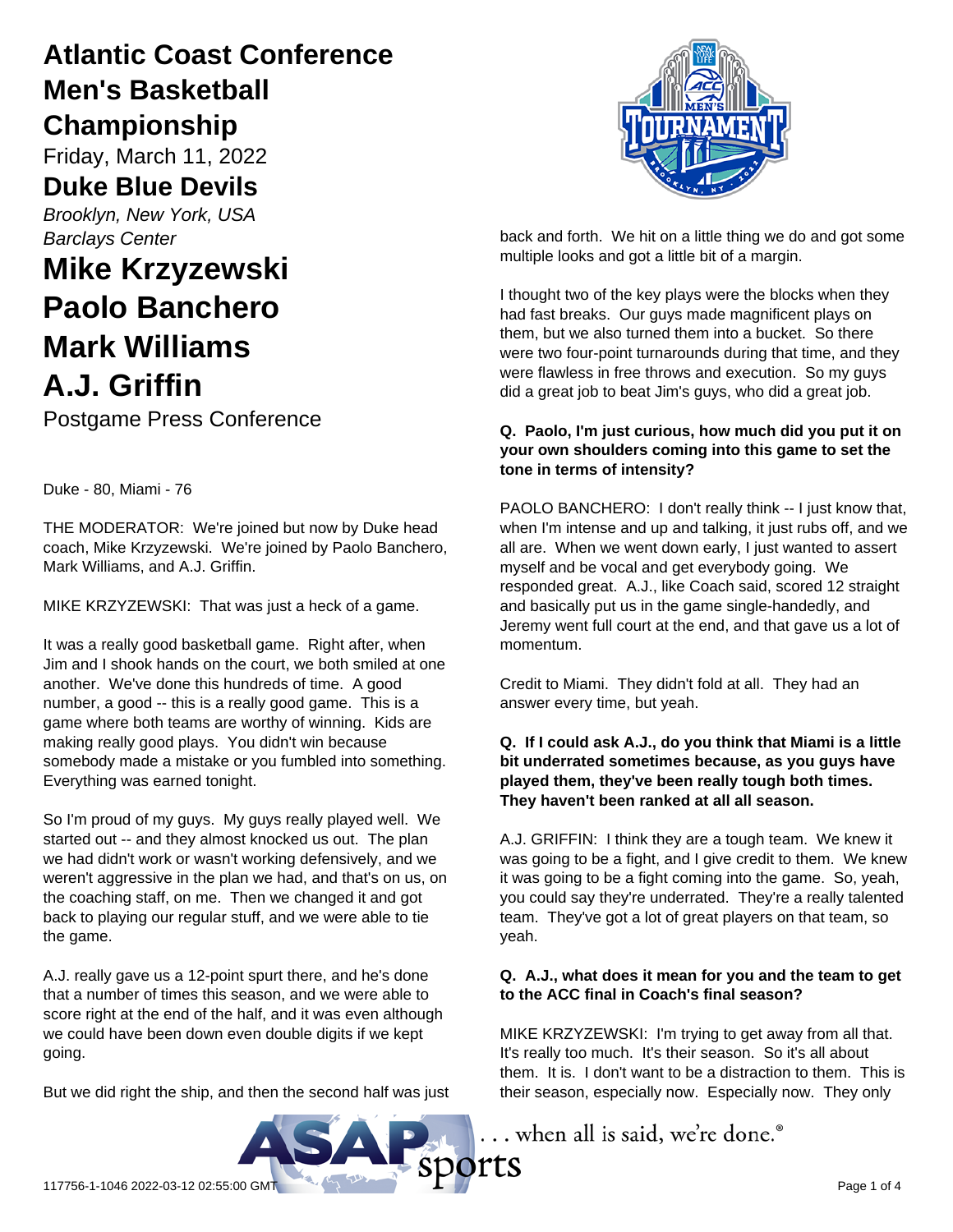get it once. I've had it numerous times. It's all theirs, and I'm going to try to do my best to help them in their season.

I'm sorry. I just -- it will be both of our questions. It's good teamwork. Thank you.

#### **Q. A.J., Coach told us you weren't feeling great yesterday, may have eaten something funny. Could you just tell us how you were feeling yesterday. It seems like you're feeling better now. How are you?**

MIKE KRZYZEWSKI: He wasn't feeling well today before the game.

#### **Q. Could you sort of walk us through that and when you may have started to feel like yourself a little bit more.**

A.J. GRIFFIN: Despite whatever circumstance, I'm just thinking about the game. No matter how my body's feeling, my teammates count on me to do my part. I just want to win. So I put it on the line for everyone. All glory to God too because being able to be -- contending in every single circumstance. Just knowing how much it means to my teammates too, I would not want to miss it and just think of what if or something.

#### **Q. A.J., even though I'm a Mt. Vernon guy, it really made my heart feel good to see a local guy have a performance like that, coming off the food sickness and not being yourself even today, as Coach said. How's it feel to have a game like that in your backyard?**

A.J. GRIFFIN: I mean, it's a lot of fun, you know. Pretty much doing it in New York, my hometown, just having family here, just doing it in front of them, seeing people who grew up watching me play, it feels great. Just having my teammates out there too just being able to inspire me and be there to pick me up too on the court. Having them be here for me, I appreciate it a lot.

MIKE KRZYZEWSKI: And he didn't have his senior year at Stepinac and -- I mean, they have a great -- I know Mt. Vernon does too. They have a great tradition. So that's a heck of a thing for them.

#### **Q. Paolo, it seemed like you guys needed a spark there early in the first half, you guys were down by eight or so. You stepped up there for a bunch of possessions in a row. What was working for you, and what gave you that edge to just get going there?**

PAOLO BANCHERO: Just trying to establish myself early, just being aggressive. Really that's all it was. I wasn't really -- I was out there playing. Just playing basketball,

but doing it aggressively and with a lot of effort. So I mean, that's really all that was to it. I didn't really have a specific thing I was trying to do. I was trying to go out there and be aggressive and play hard and get the lead.

#### **Q. Mark, Paolo was asked after the game about who he wants tomorrow night, and he said UNC. You talked after the game last week about disappointment. Would playing them tomorrow night be sort of a big motivation after playing last weekend?**

MIKE KRZYZEWSKI: I'm going to answer. We'll be honored to play either team. You don't pick teams right now. They're getting ready to go to battle right now. I think it would be disrespectful really -- I'm not saying you're disrespectful -- for us to answer that question.

#### **Q. Mark, this is two games in a row where you guys have made a lot of plays down the stretch, and that's been an issue sometimes this season. What does it mean to do it in back-to-back games like this?**

MARK WILLIAMS: I think it means a lot. I think plays like that show our growth as a team. Those moments where we didn't make those plays or didn't convert, but now later in the season, we're making those plays, making the right decisions or whatever it may be. I think it's just a testament to just our hard work and perseverance throughout the season.

#### **Q. Mark, Coach had said you guys didn't play very well defensively against Carolina, and then yesterday, early today was kind of a struggle. What flipped the switch for you guys? How did you play so much better the rest of the game to get that win?**

MARK WILLIAMS: I think just keep going at it. I think we never backed down. Obviously, they were making some tough shots throughout the game. Obviously, they're a good team. They're going to make plays. But I think just for us, keep playing, keep battling, and just doing that till the clock hits zero.

THE MODERATOR: Thanks so much, guys. We're going to dismiss the student-athletes and then take questions for Coach.

#### **Q. Coach, you guys played here in New York City in November. How has Paolo improved as a player, improved as a person from then till now?**

MIKE KRZYZEWSKI: What's our record? We've played 33 games. So when we played the last time, it was his first game, and he played pretty well in that. I think one of the main things is integrating his talents with the talents of the

.. when all is said, we're done.<sup>®</sup>

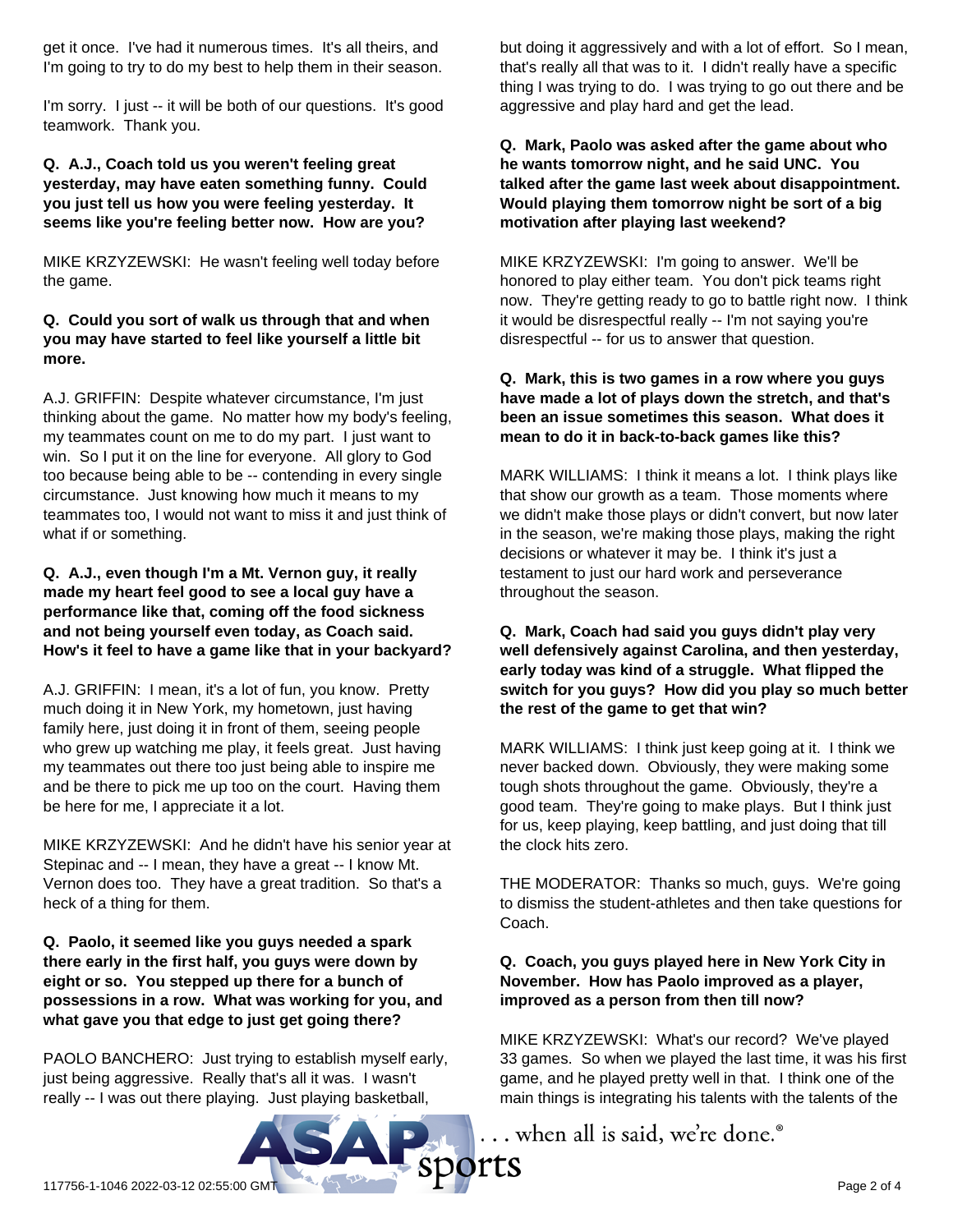other guys and remembering that our -- we have young guys. So the talents that we had in November are different now. Every one of our players is a different player.

Paolo is a different player too. I think he's a stronger player, a tougher player. He's even -- as good a teammate as he was then, he's an amazing teammate. They all have meshed together well.

Paolo has gotten most of the attention during the year because of draft status and that, and really that's never been a problem. There's no jealousy because he's such a good guy and he's such a good teammate.

**Q. Congrats on the win today. You've gotten two great battles so far in this tournament from Syracuse and Miami. You've gotten a lot of good battles from the teams this season, but according to the metrics and according to the bracketologist, this is a very down year for the ACC. What would be your pitch or your argument to kind of reverse that narrative, that there are a lot of good teams in this league?**

MIKE KRZYZEWSKI: Any time you do it just numerically, you give weight, and that weight stays. Like it's all numbers, right? It really is. There's no eye test. Like Miami, look, Miami can beat anybody. Miami's going to be in the tournament with some seed. They can play. I mean, they can really play. They have five guys -- and what happens, teams improve, just like kids improve. Like a big thing for Miami is how Miller's playing. The last four or five games, he's been their leading scorer. What did he have, 17 and 13 tonight? And McGusty is a first-team all ACC. You have a center who doesn't play in the center who had seven assists and no turnovers.

They have a pro offense. They're going to be really difficult to defend. Carolina's playing lights out. Virginia Tech, what a turnaround they've had. I still think Wake Forest can beat anybody in our league. They're so big. We have a good league, but because we did not have a good nonconference, those numbers -- you can never change those numbers.

So the numbers playing against each other -- if you get good numbers -- I'm fairly good in math. I'm not good in English. If you get good numbers in your nonconference for conference teams, then playing each other gives you better numbers. Does that make sense? If you do not have good numbers and you play each other, even though those teams are really good, you don't get the good numbers? That's, to me, the fallacy in it. That's my experience in it.

Usually the ACC benefits from that because we usually

have a great -- so you can get nine, ten teams in because like wins, wins against four or five different teams produce good numbers for you. Are you tired of me talking about numbers? Really if you take a look at it that way, you have no way of changing that.

So we're going to only play our conference teams, just like the Big Ten will only play their conference teams. You got to do well in the nonconference, and we didn't do well in the nonconference, and we're paying a price for it. I just wish there was a little bit different way of looking at the whole thing.

**Q. Mike, you mentioned for a lot of these guys they have one shot at this.**

MIKE KRZYZEWSKI: Yeah.

**Q. You used to not be that way. The progression of a kid's career was over 120 games, not over 35.**

MIKE KRZYZEWSKI: Not these guys.

#### **Q. How has that changed? How did you adjust to that? What's different about it?**

MIKE KRZYZEWSKI: Well, it's hugely different because we have the benefit and the burden of our past. So when we start out, they're expected to be a veteran team, and so they get more -- they get a lot of praise, but they get a lot of criticism in their growth period.

Like John Scheyer, who's going to be the next really good coach for Duke, in his freshman year, we got beat by VCU. We got killed by Villanova his junior year in the NCAA Tournament. They were able to go through things so that, when they were in that year, they had already learned. These guys have to learn along the way while still carrying the banner, and so it's difficult.

Then this year, especially towards the end, it started being my farewell thing, which I don't want it. It comes about. It sells tickets, but I don't want it. I just want them to win because it's my only shot with them.

They're getting better. We have good kids, and they're getting better. I don't know what will happen tomorrow night or whatever, but we should be a real high seed. Then hopefully, especially from these two games -- and we'll learn from tomorrow's game no matter what -- this team really needs that, really needs that because they didn't have it. They didn't have it. But that's how we've tried to adjust.

#### **Q. Speaking of getting better, Jim said that the biggest**

... when all is said, we're done.®